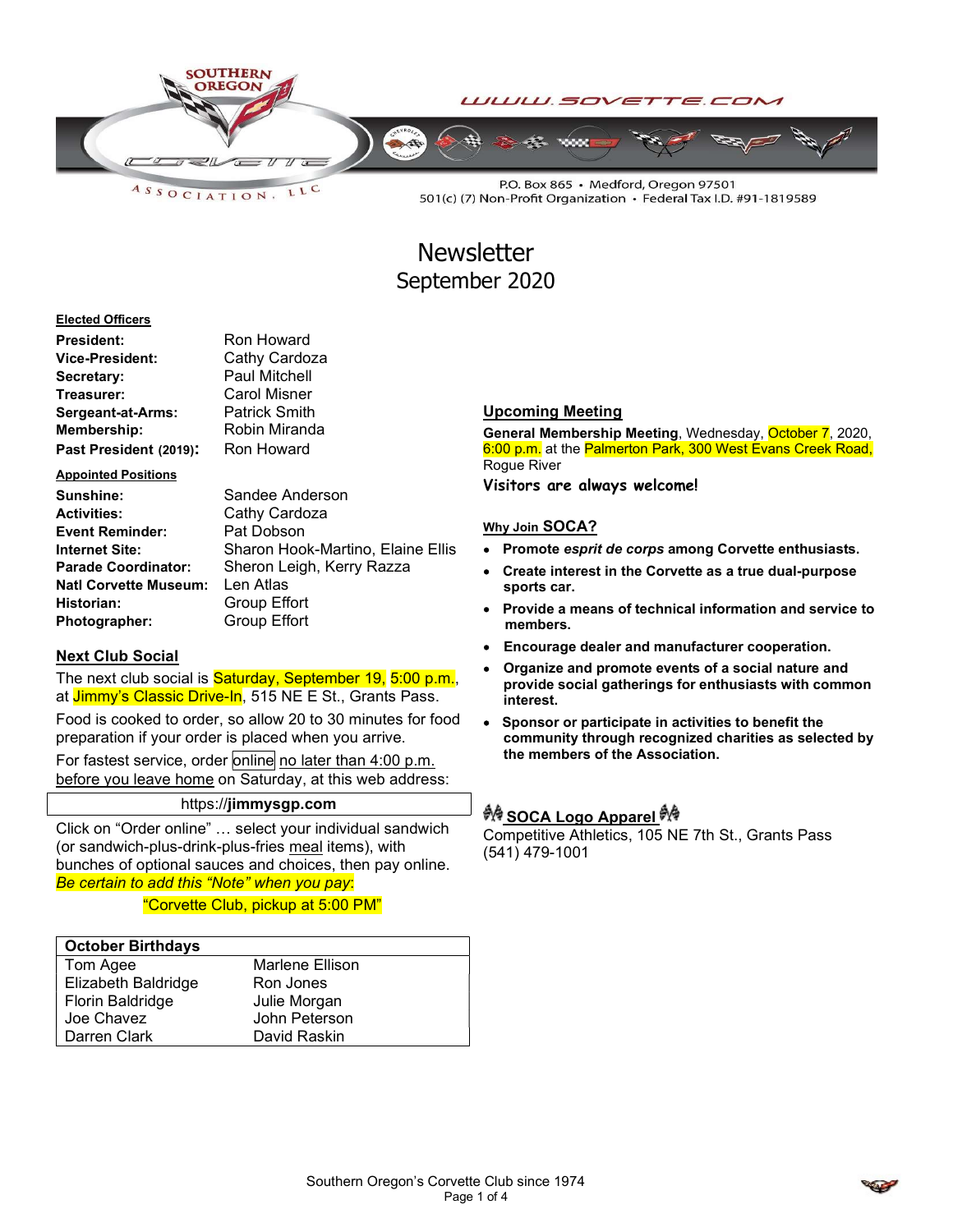

501(c) (7) Non-Profit Organization • Federal Tax I.D. #91-1819589

### 2020 Southern Oregon Corvette Association (SOCA) Events

|                                                                                                                            | Oct<br><b>Nov</b><br><b>Dec</b>                                                       |  |  |  |  |  |  |
|----------------------------------------------------------------------------------------------------------------------------|---------------------------------------------------------------------------------------|--|--|--|--|--|--|
|                                                                                                                            | 2<br>Club meeting (Wed.)<br>4                                                         |  |  |  |  |  |  |
| (Most dates, times and locations listed below are tentative after September 30. All dates are Saturdays, except as noted.) |                                                                                       |  |  |  |  |  |  |
| <b>SEPTEMBER</b>                                                                                                           |                                                                                       |  |  |  |  |  |  |
| Parade                                                                                                                     | $-7$ – (Labor Day) Cave Junction parade (canceled)                                    |  |  |  |  |  |  |
| Sigel Show & Shine                                                                                                         | 12 - Jim Sigel Show & Shine, Grants Pass                                              |  |  |  |  |  |  |
| <b>SOCA Social</b>                                                                                                         | 19 - Jimmy's Classic Drive-In, 515 NE E St., Grants Pass (see instructions on page 1) |  |  |  |  |  |  |
| <b>OCTOBER</b>                                                                                                             |                                                                                       |  |  |  |  |  |  |
| Cruise                                                                                                                     | 10 – Sea Cruise Outdoor Museum Car Show, Crescent City, Oct. 9-11                     |  |  |  |  |  |  |
|                                                                                                                            | https://www.facbook.com/Seacruiseclassiccarshow/                                      |  |  |  |  |  |  |
| <b>SOCA Social</b>                                                                                                         | 17 – Medford                                                                          |  |  |  |  |  |  |
| <b>NOVEMBER</b>                                                                                                            |                                                                                       |  |  |  |  |  |  |
| Thanksgiving                                                                                                               | 26 – Thanksgiving holiday                                                             |  |  |  |  |  |  |
| <b>DECEMBER</b>                                                                                                            |                                                                                       |  |  |  |  |  |  |
| Parade                                                                                                                     | 5 – Grants Pass Christmas Parade                                                      |  |  |  |  |  |  |
| <b>SOCA Social</b>                                                                                                         | 19 – SOCA Christmas Party, Grants Pass Golf Club, 230 Espey Rd., Grants Pass          |  |  |  |  |  |  |

For additional events, information and links ... see the SOCA website "Events Page:" https://www.sovette.com/events





| Southern Oregon Corvette Association 2020 membership dues |                            |  |                                                   |         |  |
|-----------------------------------------------------------|----------------------------|--|---------------------------------------------------|---------|--|
| Dual membership: \$50.00                                  | Single membership: \$35.00 |  | Initiation (one-time):                            | \$15.00 |  |
| Make checks payable to "SOCA" and mail to:                |                            |  | SOCA, 2603 Garden Meadow Dr, Grants Pass OR 97527 |         |  |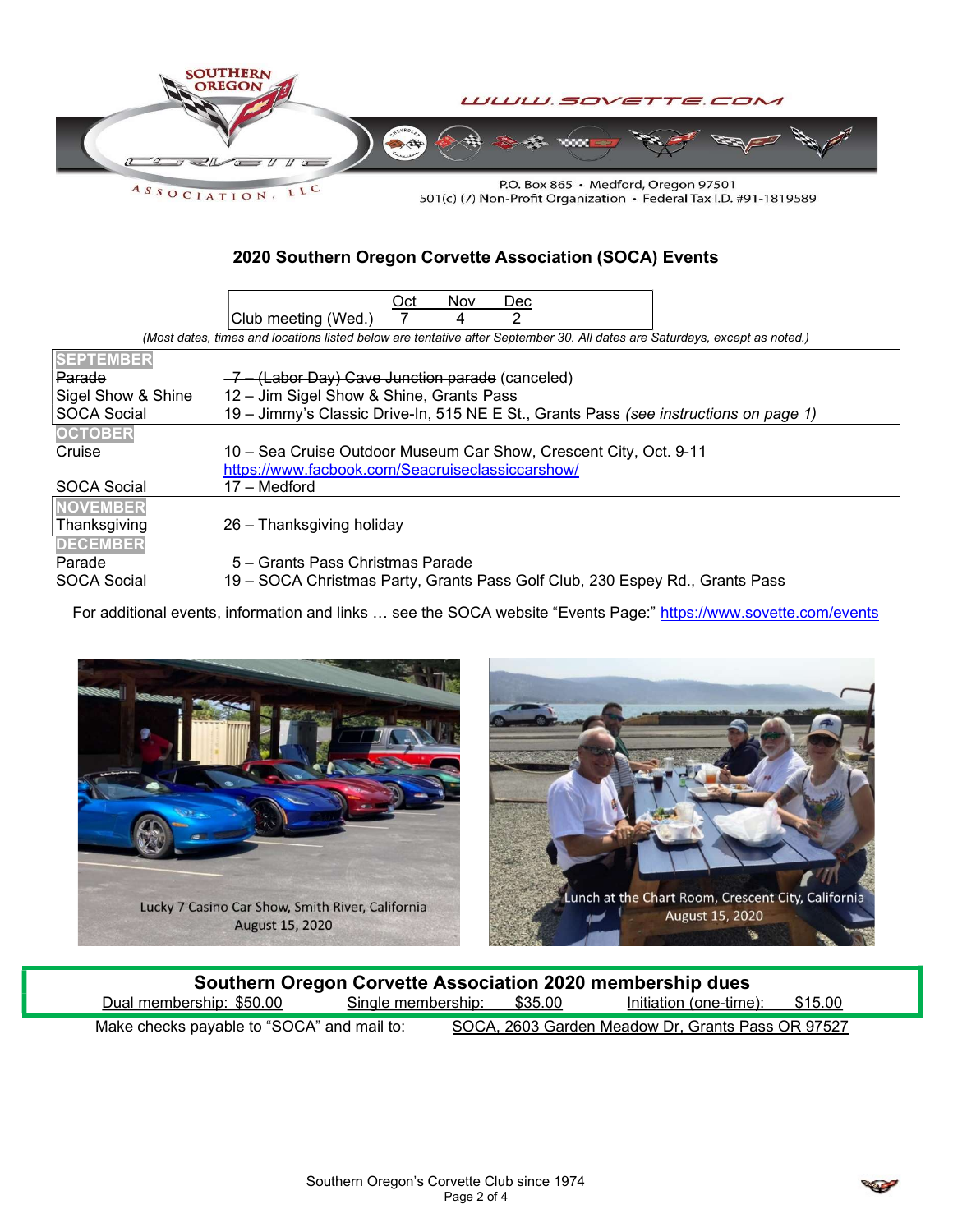

LLC  $A S S O C I A T I O N.$ 

P.O. Box 865 · Medford, Oregon 97501 501(c) (7) Non-Profit Organization · Federal Tax I.D. #91-1819589



Chevrolet has released more details about the next-generation Corvette C8.R race car. It will be powered by an all-new naturally aspirated double overhead camshaft, 32 valve, 5.5-liter V8 with a flat-plane crankshaft.

# What Is A Flat-Plane Crank and Why Is It So Loud? - Jason Torchinsky - 11/17/14

Most V8 engines we know and love today — the ones with that distinctive V8 burble-sound and those 'bundle of snakes' types of exhaust manifolds — are not flat-plane crank designs. They are something known as cross-plane crank engines, and they are the norm enough now that this flat-plane business is news.

The fundamental difference in cross-plane and flat-plane crankshaft designs can be well inferred from their names. That means that the crankshaft is really a sort of 2D-shape: just the square-wave up-and-down style crankshaft you probably picture in your head when you think of a basic crankshaft. Inline (and flat) four-cylinder engines generally use this sort of crankshaft.

Cross-plane cranks are called that because when you look at them head-on, they seem to form a + or cross shape, where a flat plane will form a simple | shape. This is because cross-plane crankshafts have 90° angles between the crank throws, where the pistons connect. This diagram explains it all: